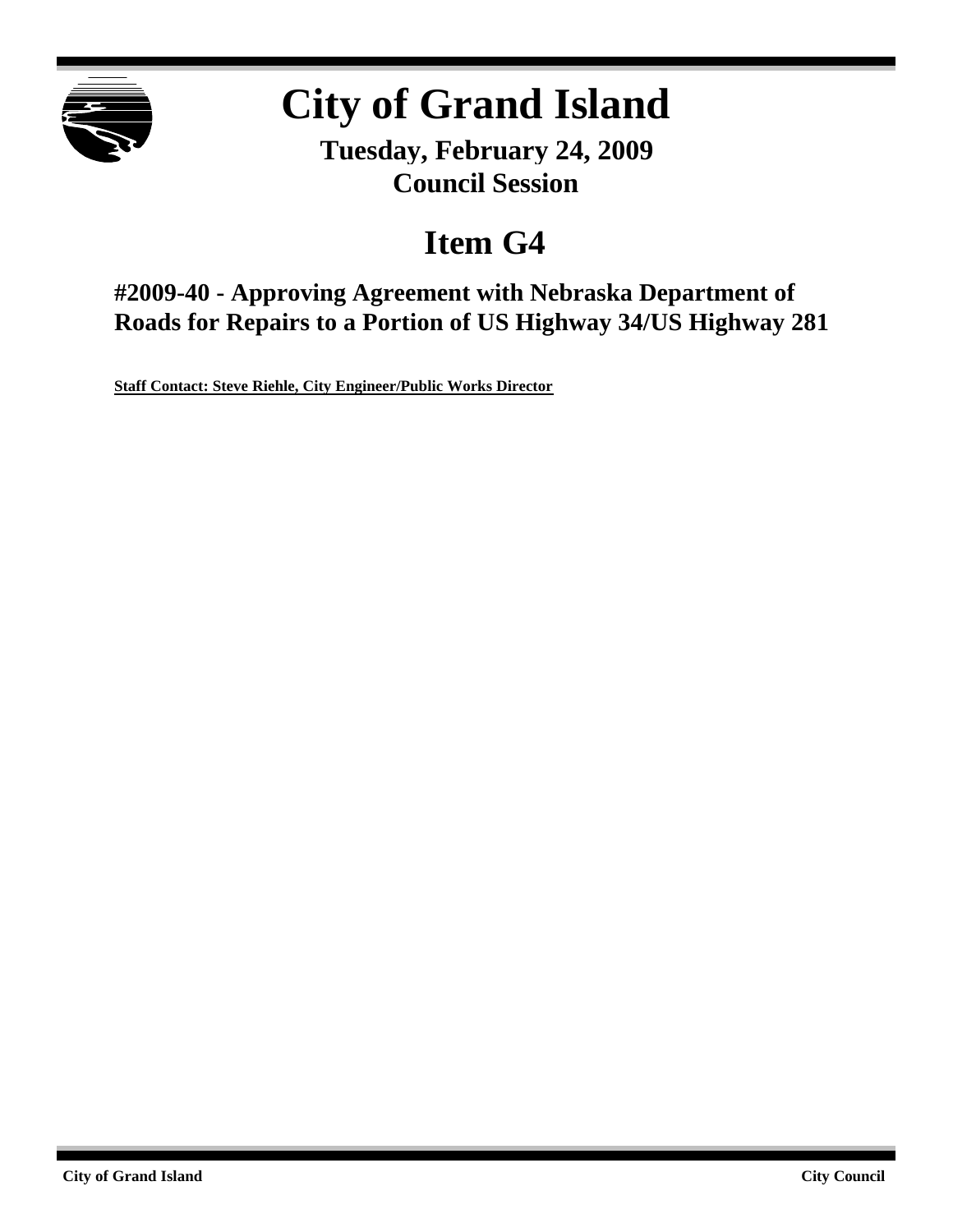# **Council Agenda Memo**

| From:                          | Steven P. Riehle, Public Works Director                                                   |
|--------------------------------|-------------------------------------------------------------------------------------------|
| <b>Meeting:</b>                | February 24, 2009                                                                         |
| Subject:                       | Approving Agreement with NDOR for Repairs to a<br>Portion of US Highway 34/US Highway 281 |
| <b>Item <math>\#</math>'s:</b> | $G-4$                                                                                     |
| $Presenter(s):$                | Steven P. Riehle, Public Works Director                                                   |

### **Background**

All agreements must be approved by the City Council. The Nebraska Department of Roads (NDOR) is preparing plans for repair work on US Highway 34 and US Highway 281.

### **Discussion**

The repair work on US Highway 34 and US Highway 281 will consist of the following:

- Hot mix asphalt resurfacing of the northbound lanes of US Highway 34/281 from north of Interstate 80 to the US Highway 34/281 intersection
- Hot mix asphalt resurfacing of the northbound lanes of US Highway 281 from the US Highway 34/281 intersection to the viaduct over the Union Pacific Railroad & Old Highway 30
- Concrete pavement removal and replacement on the northbound lanes of US Highway 281 from Old Potash Hwy to Capital Avenue
- Concrete pavement repair
- Culvert extensions
- Grading
- Guardrail
- Adding north bound right-turn lanes at Faidley Ave,  $13<sup>th</sup>$  Street & State Street
- Lengthening northbound left-turn lanes at Old Potash Hwy, Faidley Avenue,  $13<sup>th</sup>$ Street & State Street
- Relocating roadway lighting units
- And crack sealing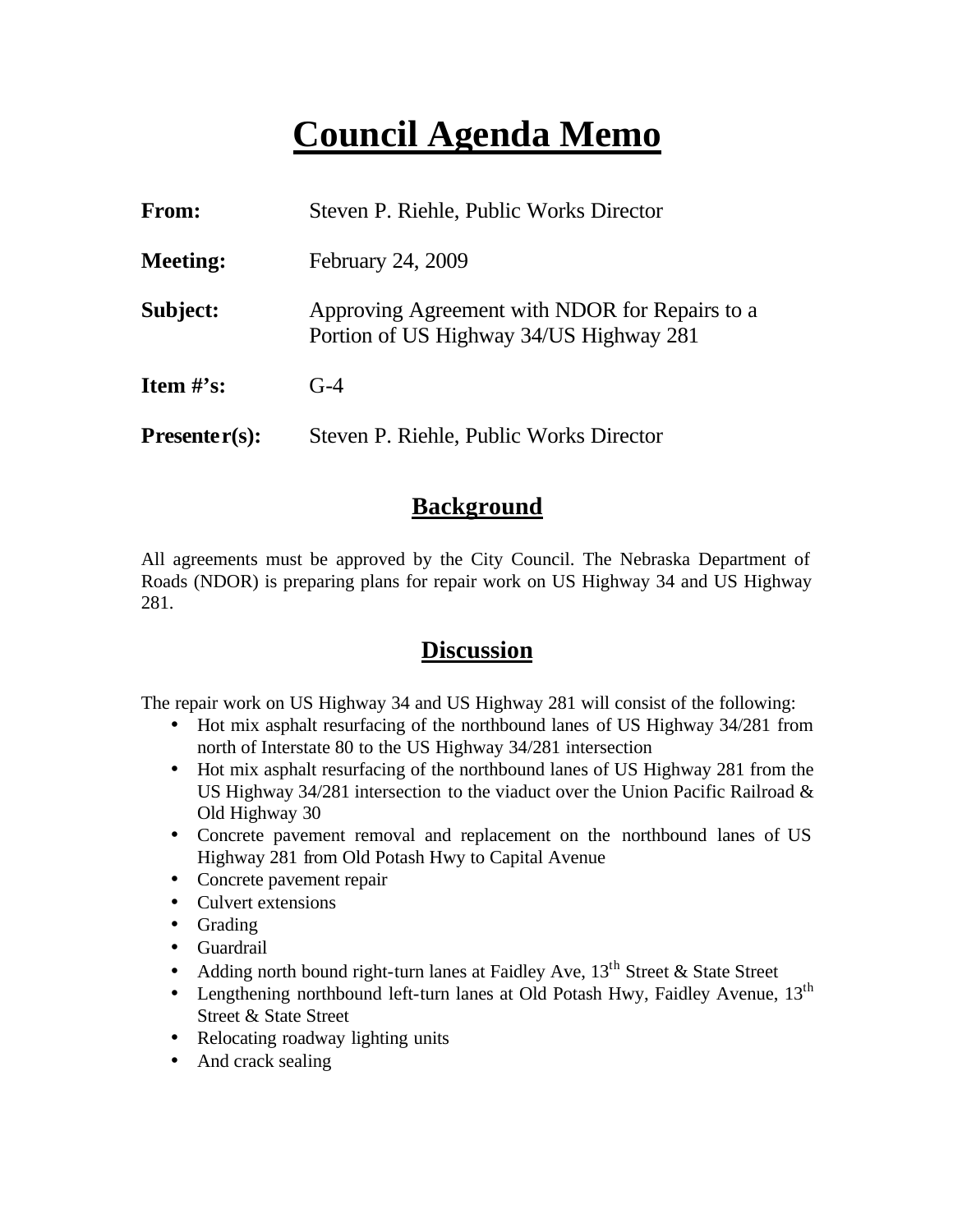The City of Grand Island will pay 20% of the preliminary engineering, utilities, construction and construction engineering costs for the portions of the project that are within the City's corporate limits. The City's share is currently estimated to be \$1,075,520.31.

### **Alternatives**

It appears that the Council has the following alternatives concerning the issue at hand. The Council may:

- 1. Move to approve
- 2. Refer the issue to a Committee
- 3. Postpone the issue to future date
- 4. Take no action on the issue

### **Recommendation**

Public Works Administration recommends that the Council approve a resolution authorizing the Mayor to sign the agreement.

### **Sample Motion**

Move to approve authorization for the Mayor to sign the agreement.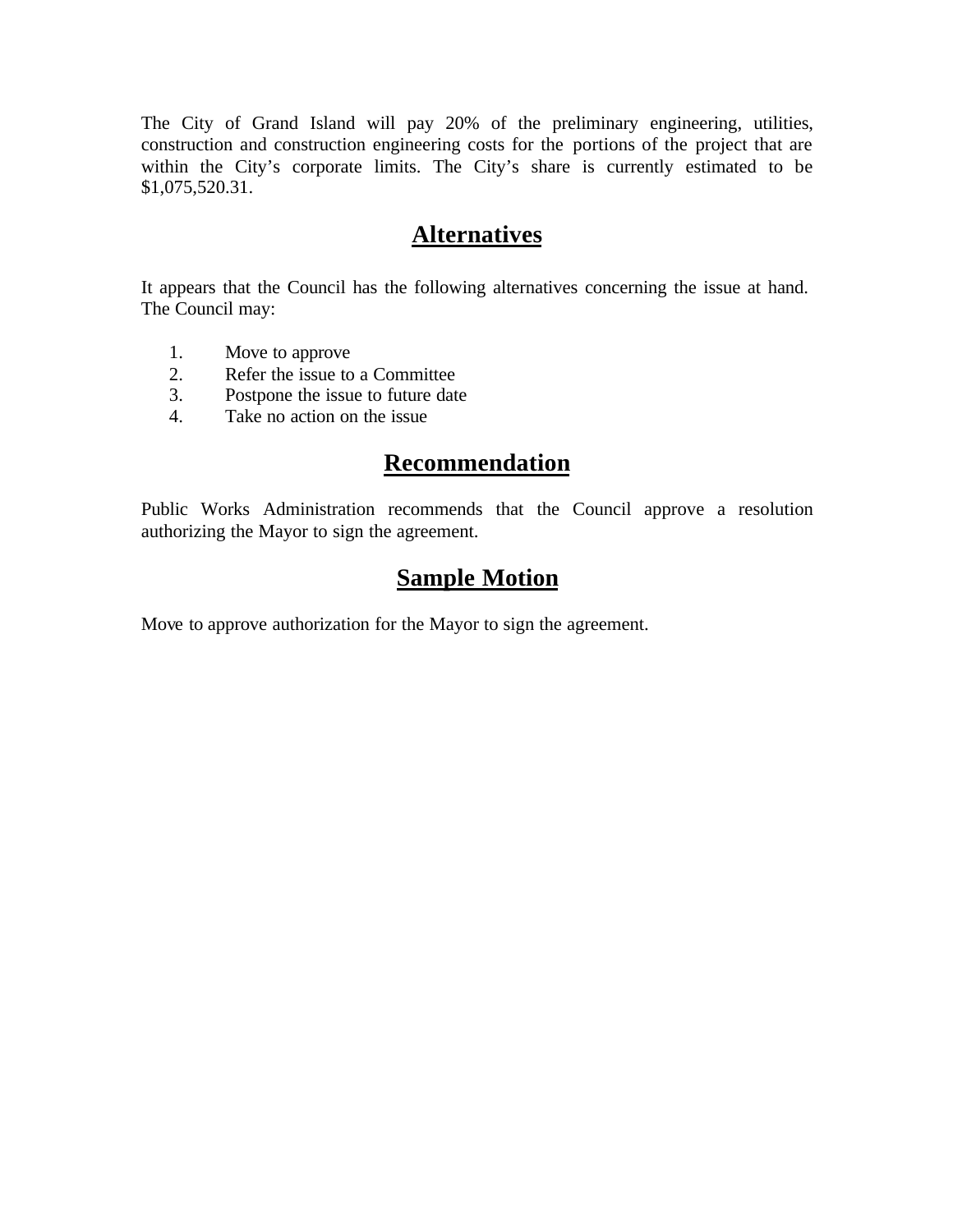### ⊵ jΩ  $\overline{v}$ ļΜ  $\overline{\mathsf{m}}$ INFINI

PROJECT NO. NH-34-4(131), STATE CONTROL NO.<br>CITY OF GRAND ISLAND<br>STATE OF NEBRASKA, DEPARTMENT OF ROADS<br>IMPROVE US-34/US-281 IN GRAND ISLAND 42433

State municipal corporation of the State of Nebraska, hereinafter referred to as the "City," and the of Nebraska, Department of Roads, hereinafter referred to as the "State THIS AGREEMENT, made and entered into by and between the City of Grand Island, ω

**NITNESSETH:** 

and the location as shown in Exhibit "A" attached, which is hereby made a part of this agreement WHEREAS, it is the desire of the parties that a portion of US-34/US-281 be improved লঁ

Funds," have been made available for the construction of improvements such as this, and Grand Island, Nebraska, and funds administered by the State, hereinafter known as WHEREAS, said improvement is located within the designated urban area  $\overline{a}$ 

**from** local property assessments that exceed the City's share of project costs, and WHEREAS, Federal Regulations provide that the City shall not profit or otherwise gain

the City Council dated the included in a project under the designation of NH-34-4(131), as evidenced by the Resolution of identified as Exhibit "B," and hereby made a part of this agreement, and WHEREAS, it is the further desire of the City that the proposed urban construction be day of 2009, attached hereto

WHEREAS, the description of the project is as follows:

crack sealing right-turn lanes, this agreement. concrete overlay at the locations as shown in Exhibit "C" attached, and hereby made a part This project will consist of new concrete pavement, concrete repair, and asphaltic lengthening left-turn lanes, relocating lighting units, and asphaltic concrete The project will also include culvert extensions, grading, guardrail, adding đ,

part of this agreement plans and specifications to be prepared by the State, which are to be, by this reference, made Project No. NH-34-4(131), shall be accomplished according to and in the highway between construction limits described in Exhibit "C" attached hereto, denoting parties hereto, it is hereby agreed that the construction or reconstruction of the aforesaid NOW THEREFORE, in consideration of these facts and the mutual promises of the manner provided g

 $\boldsymbol{\omega}$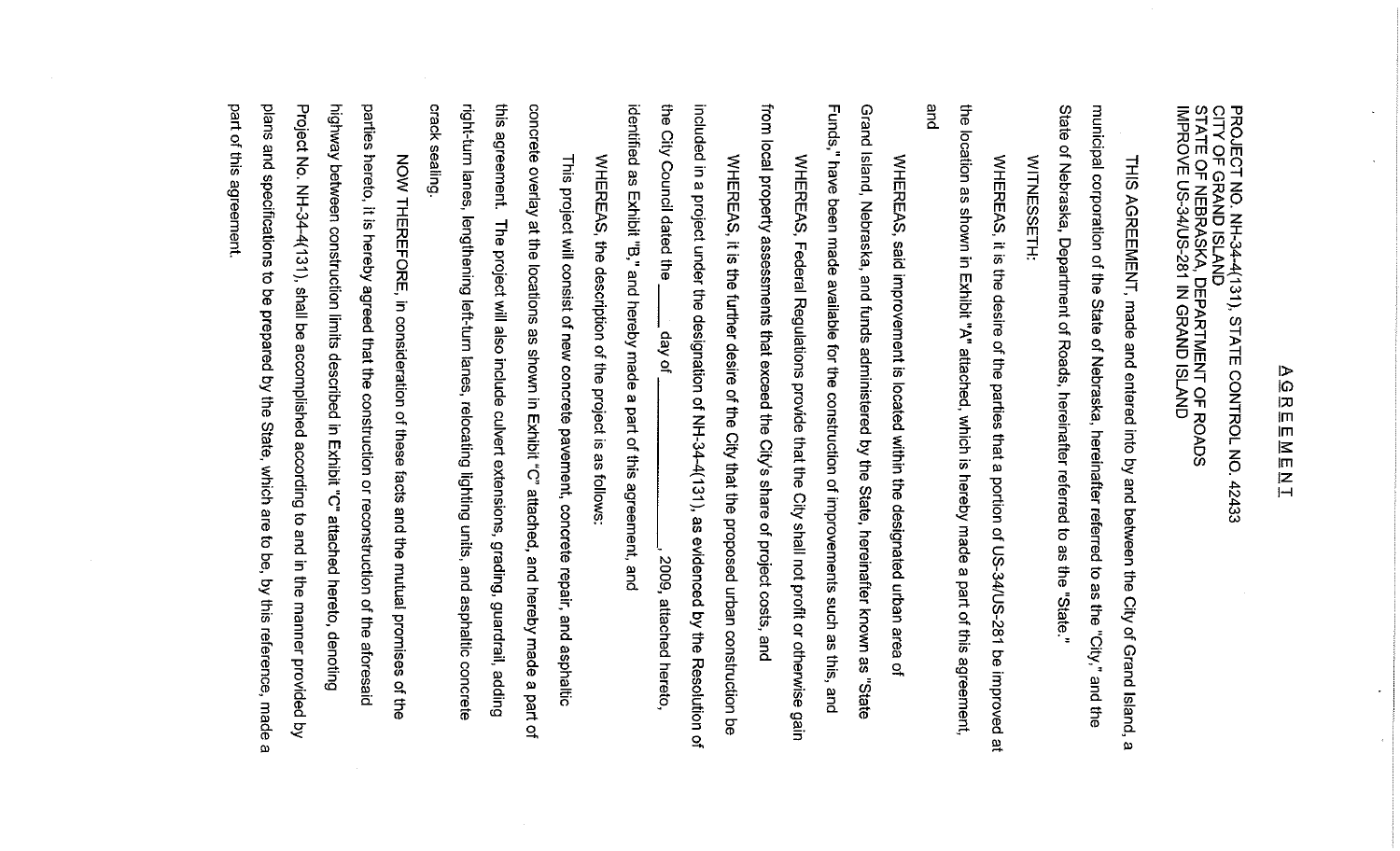| Ξ<br>$\widehat{\mathcal{C}}$                                                                                                                                                                                                                                                                                                                                                                                                                                                                                                                                                                                                                                                                                                                                                                             | Э<br>in this                                                                                                                                                                                                                                                                                                                                                                                                                                                                                | $\circledcirc$<br>keep the                                                                                                                                                                                                                                                                                                                                                                                                                                                                                                                | $\widehat{\odot}$<br>$\widehat{\mathsf{e}}$<br>To clear,                                                                                                                                                                                                                                                                                                                                       | SECTION <sub>1</sub><br>$\widehat{\mathfrak{S}}$<br>$\circlede$                                                                                                                                                                                                                                                         |
|----------------------------------------------------------------------------------------------------------------------------------------------------------------------------------------------------------------------------------------------------------------------------------------------------------------------------------------------------------------------------------------------------------------------------------------------------------------------------------------------------------------------------------------------------------------------------------------------------------------------------------------------------------------------------------------------------------------------------------------------------------------------------------------------------------|---------------------------------------------------------------------------------------------------------------------------------------------------------------------------------------------------------------------------------------------------------------------------------------------------------------------------------------------------------------------------------------------------------------------------------------------------------------------------------------------|-------------------------------------------------------------------------------------------------------------------------------------------------------------------------------------------------------------------------------------------------------------------------------------------------------------------------------------------------------------------------------------------------------------------------------------------------------------------------------------------------------------------------------------------|------------------------------------------------------------------------------------------------------------------------------------------------------------------------------------------------------------------------------------------------------------------------------------------------------------------------------------------------------------------------------------------------|-------------------------------------------------------------------------------------------------------------------------------------------------------------------------------------------------------------------------------------------------------------------------------------------------------------------------|
| enterprises<br>the disadvantaged business requirements of 49 CFR Part 26 are hereby<br>to participate<br>Disadvantaged Business Enterprises Obligation<br>made a part of and incorporated by this reference into this agreement.<br>whole or in part with Federal funds under this agreement. Consequently,<br>opportunity to participate in the performance of contracts financed<br>enterprises as defined in 49 CFR Part 26 shall have the maximum<br><b>Policy</b><br><b>The</b><br>The City and State further agree<br>City and State further agree to ensure that disadvantaged business<br>as defined in 49 CFR Part 26 have the maximum opportunity<br>Ξ.<br>the<br>performance<br>to ensure that disadvantaged business<br>$\overline{\mathbf{a}}$<br>contracts<br>and<br>suppontracts financed | hereto and hereby made a part of this agreement.<br>relative to nondiscrimination in federally assisted programs of the Department of<br>provided by Neb.Rev.Stat. §48-1101 through 48-1126, and all regulations<br>abide by the provisions of the Nebraska Fair Employment Practices Act as<br>DISADVANTAGED BUSINESS ENTERPRISES<br>Transportation, Title 49 CFR, Parts 21 and 27 as set forth in Exhibit "D" attached<br>expicit shall mean the "City."<br>The reference to "Contractor" | authorized by permit from the City and approved by the State and Federal<br>other privately owned facility or thing that may interfere with the construction,<br>If the City performs any part of the work on this project itself, the City agrees<br>Highway Administration<br>maintenance and operation of the improvement planned in this project, and to<br>advertising<br>old and new right of way free of future encroachments, except those<br>signs.<br>The City also agrees, at no<br>cost to the<br>State,<br>to clear any<br>ಕ | authorized representative<br>way within the limits of this project receive prior approval of the Director or his<br>being served will be required to stand on said public highway right of way<br>To require that all future entrances from private property to the public right of<br>at no cost to the State,<br>the present right of way of this<br>project<br>$\mathbf{Q}_\mathrm{t}$<br>≝ | And the parties agree further as follows:<br>The Oity agrees for the popiect within its corporate limits<br>within the project limits: No parking<br>To prohibit business establishments being located in such a way that vehicles<br>To pass and enforce an ordinance as required to effect the following restrictions |

 $\mathcal{A}^{\mathcal{A}}$ 

 $\mathbf{v}^{\mathrm{in}}$ 

 $\mathcal{A}^{\mathcal{A}}$ 

 $\sim$ 

 $\bar{z}$ 

Project No. NH-34-4(131)<br>City of Grand Island

 $\sim 10^6$ 

 $\frac{1}{N}$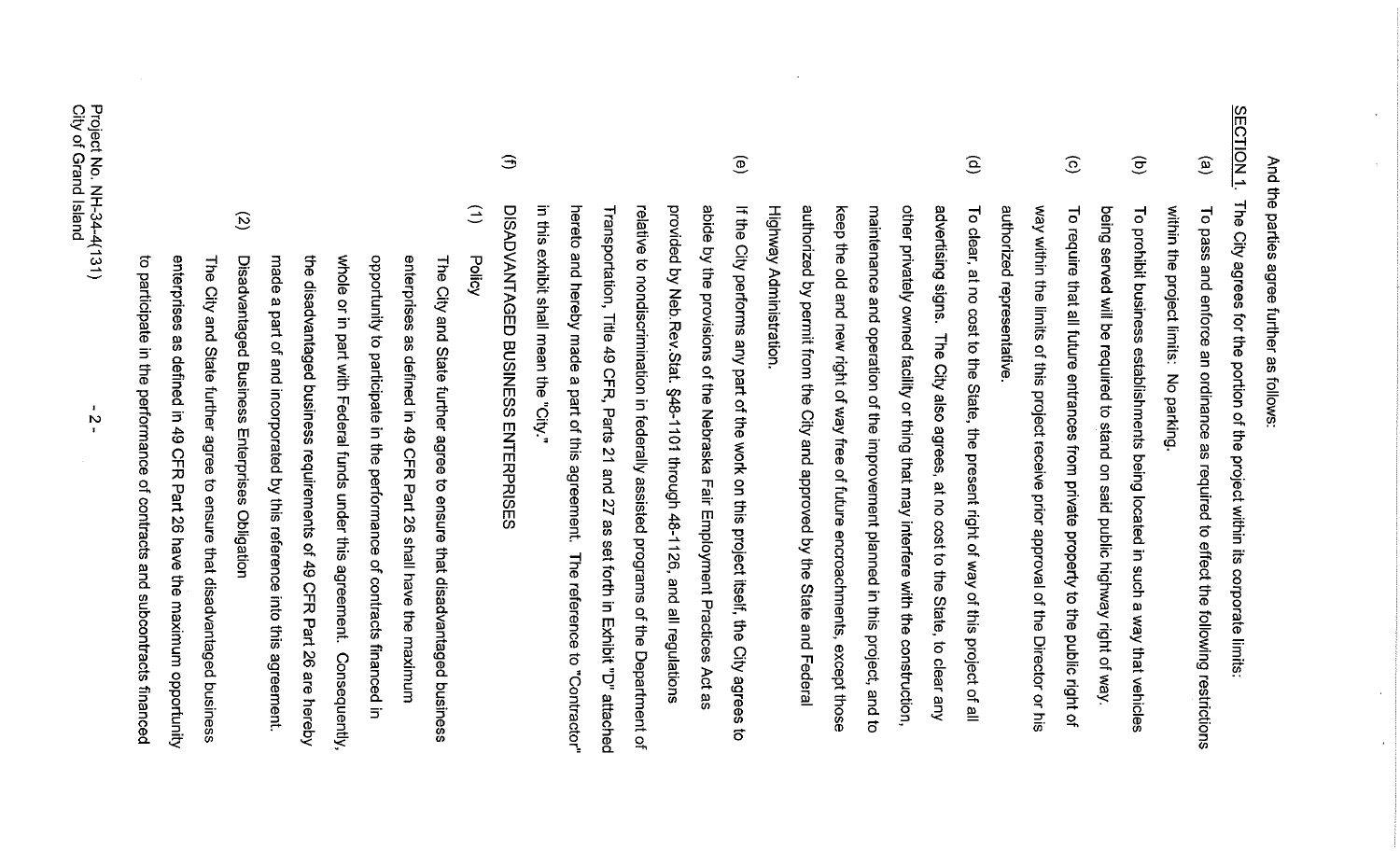enterprises have the maximum opportunity to compete for and perform contracts national origin, or sex in the award and performance of FHWA assisted contracts. accordance with 49 CFR Part 26 to ensure that disadvantaged business this regard, the City shall take all necessary and reasonable steps in in whole or in part with Federal funds provided under this agreement. The City shall not discriminate on the basis of race, color,  $\equiv$ 

project of the State for the Federal-aid contracts the City enters into on this project agrees to adopt the disadvantaged business enterprise program The City acting as a subrecipient of Federal-aid funds on this

appropriate agreement or contract by the State or such remedy as the State deems after the notification of the FHWA, may result in termination of the the requirements set forth above shall constitute breach of contract and On any work performed by the City, failure of the City to carry out

- $\widehat{\mathbf{e}}$ concurrence shall require prior approval of the State with Federal Highway Administration driveways, median breaks, parking restrictions or any other traffic control items after the project is completed, including but not limited to access control Any changes in the roadway geometrics, either during project construction or
- $\widehat{\Xi}$ reestablishing said grades as shown in the plans without cost to the State established by City ordinance, that an amendment to said ordinance be passed, To provide, where the proposed construction involves a change in the grades
- $\oplus$ Highway to State Street. The State agrees, at no cost to the City, to maintain prior to their use as a detour. City at the condition as the search in the condition as they existed these said City streets during their use as a detour and return said streets to the detour for highway traffic during construction of the project from Old Potash shown on Exhibit "E" hereto and hereby made a part of this agreement, as a That the State may use Old Potash Highway, Webb Road, and State Street, 8
- $\oplus$ as shown on Exhibit "F" hereto and hereby made a part of this agreement, as a and Capital Avenue. The State agrees, at no cost to the City, to maintain these detour for highway traffic during construction of the project between State Street That the State may use Old Potash Highway, Webb Road and Capital Avenue,

 $\omega$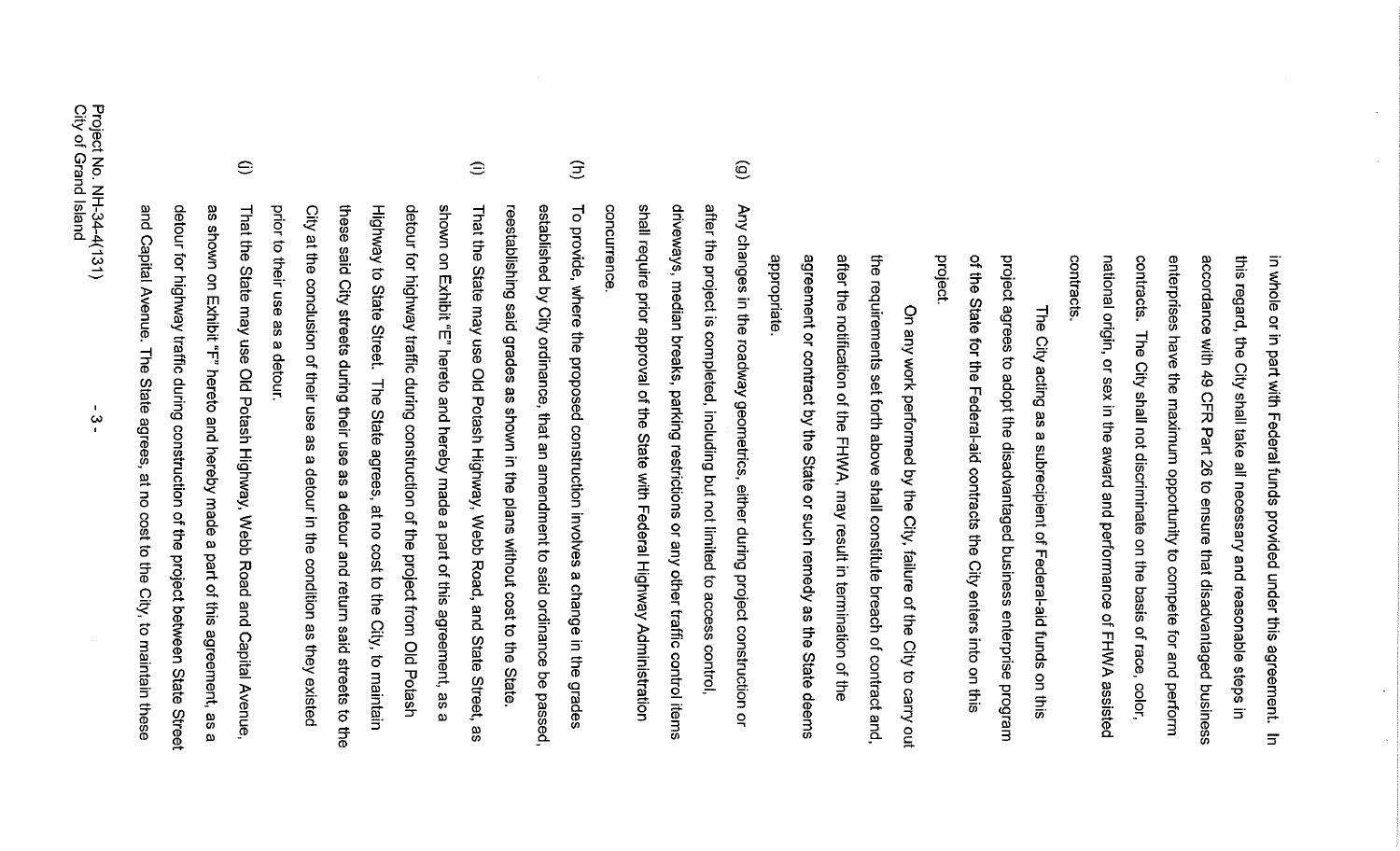their use as a detour. the conclusion of their use as a detour in the condition as they existed prior to said City streets during their use as a detour and return said streets to the City  $\overline{a}$ 

 $\widehat{\mathcal{Z}}$ R.P. 72+20) before construction of said segment of the project has been north of the Burlington Northern Santa Fe Railroad viaduct (approximate US-281 per hour from north of Husker Highway (approximate US-281 completed and opened to traffic To reduce the posted speed limit on US-281 from 50 miles per hour to 45 miles Р.<br>Р  $68 + 20$ ) to

Utilities on State Highway Right of Way issued by the State August, 1998, and its subsequent reference. heretofore, is hereby expressly made a part of and incorporated into this agreement by this contemplated in this agreement, the Nebraska Department of Roads' Policy for Accommodating Transportation, Federal Highway Administration, as supplemented, revised or updated Guide, 23 CFR 645B, "Accommodation of Utilities" issued by the U.S. Department of 23 CFR 645A, "Utility Relocations, Adjustments and Reimbursement", and Federal-Aid Policy SECTION<sub>2</sub> revisions or additions By signing this agreement, the City agrees to adopt, on the improvement It is agreed and understood by the parties hereto that Federal-Aid Policy Guide,

**The** City further agrees

- $\binom{6}{2}$ and regulations of, and by authority of a permit granted by the Department of shall be responsible to see that all such work is performed according to the rules Roads of the State of Nebraska excavation, pavement cuts or performing other activity upon said highway, and Department of Roads before making or allowing to be made, any utility To comply with Neb.Rev.Stat. §39-1361, and the rules and regulations of Ηe
- $\widehat{\Xi}$ necessary by the construction of this project. materials for the rehabilitation of its municipally owned utilities as made To furnish or cause to be furnished all of the labor, tools, equipment and
- $\widehat{c}$ portion of the rehabilitation costs of facilities currently occupying private right of become a project cost, but that outside said City limits only the nonbetterment municipal utility rehabilitation costs within the corporate limits of the City will made necessary by this project. It is mutually understood that all nonbetterment way will be reimbursed. The cost of nonbetterment rehabilitation of municipally nonbetterment costs for the rehabilitation of all municipally owned utilities as plans for this project a plan and estimate detailing anticipated location and To prepare and submit to the State upon receipt of preliminary construction

 $\frac{4}{1}$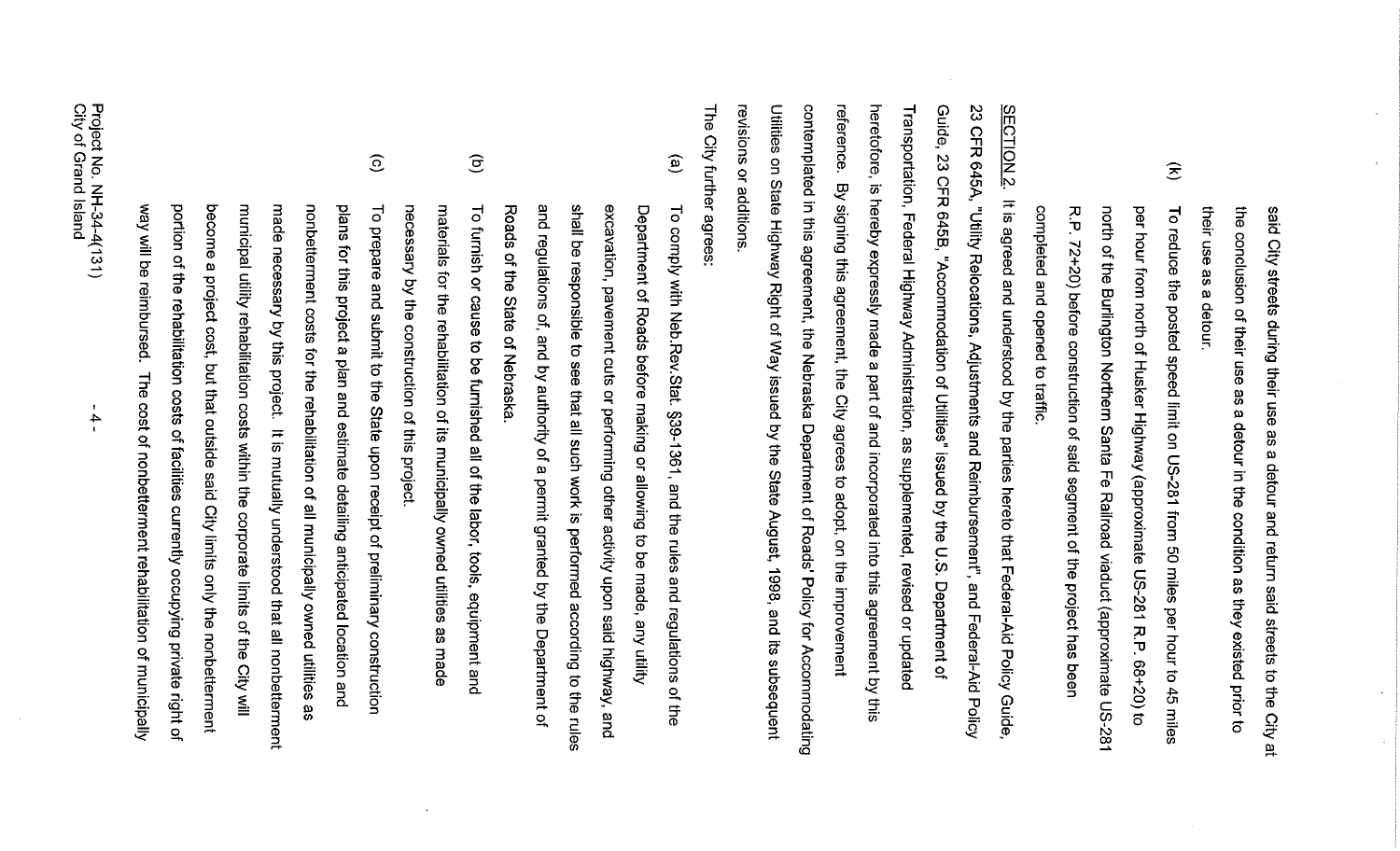be entered into prior to utility work beginning utilities and the reimbursement to the City for the State's share of the costs of the rehabilitation of municipally owned and operated utilities. agreement to provide for the design and construction of the nonbetterment municipally owned and operated utilities, the parties hereto agree to enter into Should this project necessitate the nonbetterment rehabilitation of any owned and operated utilities within the corporate limits is currently unknown Said agreement shall Ψū

limits. and conditions set forth as follows: the City's final total cost share for the project shall be determined in accordance to the terms audits and when the final costs have been determined by the State. The City and State agree from the State. of the project. The City agrees to pay the State within thirty days after receipt of an invoice construction engineering costs incurred by the State prior to letting and during the progression State will, at its discretion, invoice the City for the preliminary engineering, utilities and City thereafter in the amount of the City's share of the contractor's progress estimates. approximately one month's advance of the City's share of the construction costs, and will bill the project has been awarded, the State will invoice the City for \$137,500.00, which is is a preliminary estimate and the final cost may well be higher or lower. Thirty days after the and construction engineering costs for the project that are located within the City's corporate SECTION<sub>3</sub> The City's share is currently estimated to be \$1,075,520.31. Borties recognize this The City agrees to pay 20% of the preliminary engineering, utilities, construction The final settlement between the State and the City will be made following final **The** 

- $\widehat{e}$ participation to the issuing of a Change, the State will notify the City of any change 20 percent of the additional costs or savings that result from said Change. State, the City's share of the cost shall be adjusted in an amount equal to located within the City's corporate limits. When said Change is approved by the Change required for construction of this project, including any change that is collectively as "Changes". orders, changed quantities and plan revisions, which are hereinafter referred to project. Construction credits or additional charges due will be made via change additional charges due as determined by the State during the construction of the the State from bid prices and plan quantities, and any construction credits Construction. The City's share of the construction costs shall be determined The State will have sole authority to allow any  $\tilde{\mathcal{C}}$ Prior ट्
- $\widehat{\Xi}$ Preliminary Engineering. The State will determine the City's preliminary engineering cost share by dividing the project's total preliminary engineering cost

<u>ර</u>ා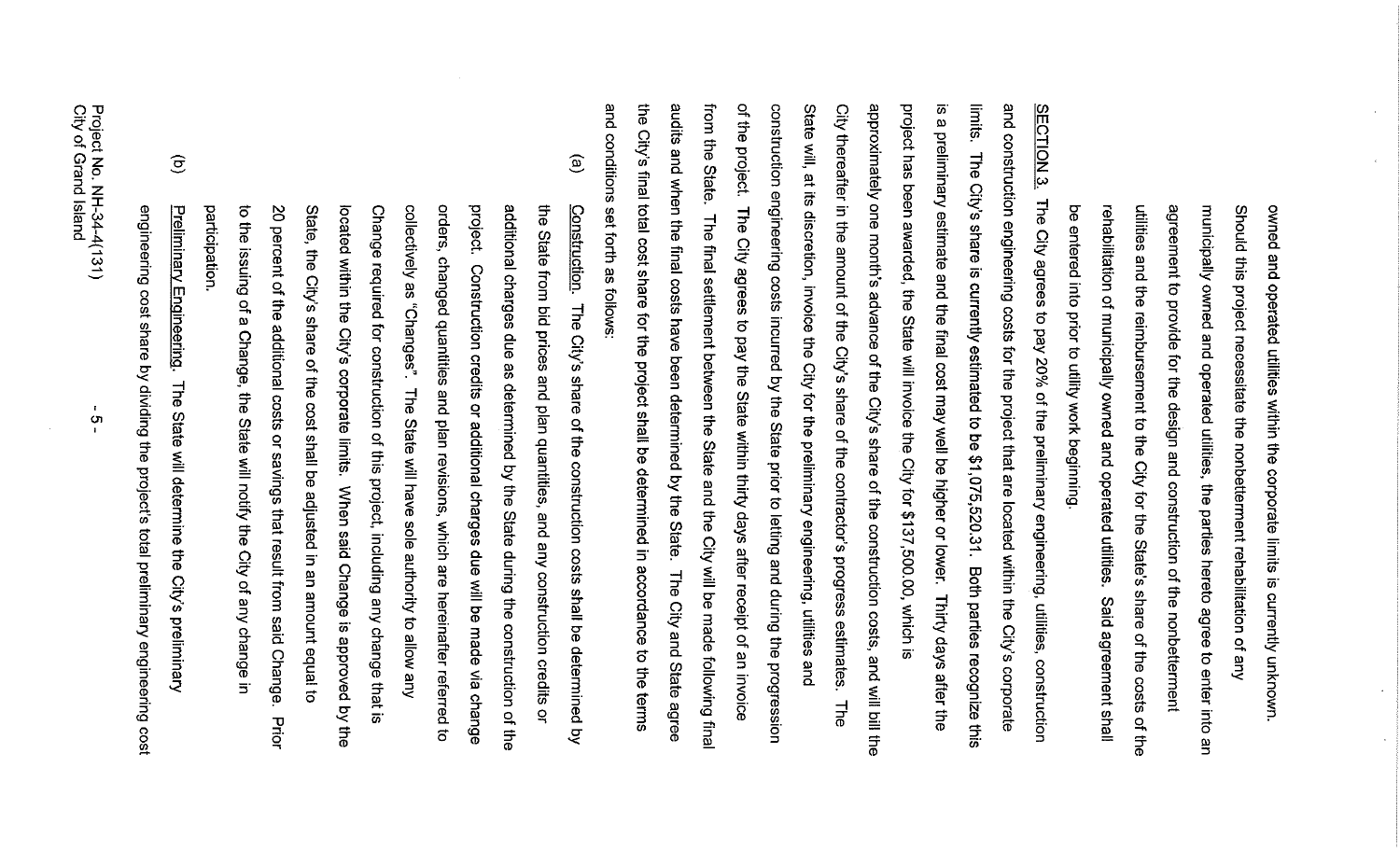percentage times the City's construction cost share by the project's total construction cost and then multiplying the resulting

- $\widehat{\odot}$ project cost corporate limits. that are necessary to construct the project that are located within the City's relocation costs based on all costs necessary to relocate project eligible utilities <u>Utilities</u>. The City's utility cost share shall be 20% of the project eligible utility The State shall determine what utility work is eligible to be a
- $\widehat{\mathbf{e}}$ engineering cost share by dividing the project's total construction engineering percentage times the City's construction cost share. cost by the project's total construction cost and then multiplying the resulting Construction Engineering. The State will determine the City's construction

State review property assessments that exceed the appropriate local share on this project. This is subject to **SECTION 4.** The Federal share of this project shall be reduced by any project specific local

of the approved traffic control plan approval and acceptance. It will be the City's responsibility for the operation and maintenance develop a traffic control plan. The plan will be provided to the State's Project Manager for on Uniform Traffic Control Devices. If the City is to perform or contract for any work, they will SECTION 5. All traffic control devices will conform to the latest approved edition of the Manual

might be necessary as a result of material deterioration, pole knockdown, mechanical or annually and also for repair or replacement of any part of the roadway lighting system which be revealed by at least monthly routine maintenance patrols, the routine cleaning of luminaires replacement of all defective and burned out lamps as may be discovered or reported or as may the State. City shall also provide all required maintenance for the said lighting system at no expense to permit any of the luminaires to remain inoperative for any unreasonable length of time. The level shall be uniform and constant through the hours of darkness. system testing. Electrical energy shall be provided for dusk to dawn lighting, and the lighting during the construction period of the project for lamp stabilization, luminaire adjustment, and constructed as a part of this project, including the electrical energy which may be required electrical energy for all of the luminaires of the roadway lighting system which may be **SECTION 6.** all labor and other material necessary and will complete the repairs at no cost to the State. responsible for furnishing replacements for any equipment which is so damaged and will furnish electrical failure. Such required maintenance will include but not be limited to the repair or The City agrees that it will, without any cost to the State, provide and pay for the In the event any part of the lighting system is damaged, the City will be The City shall not knowingly  $\frac{1}{\overline{2}}$ 

 $\sigma$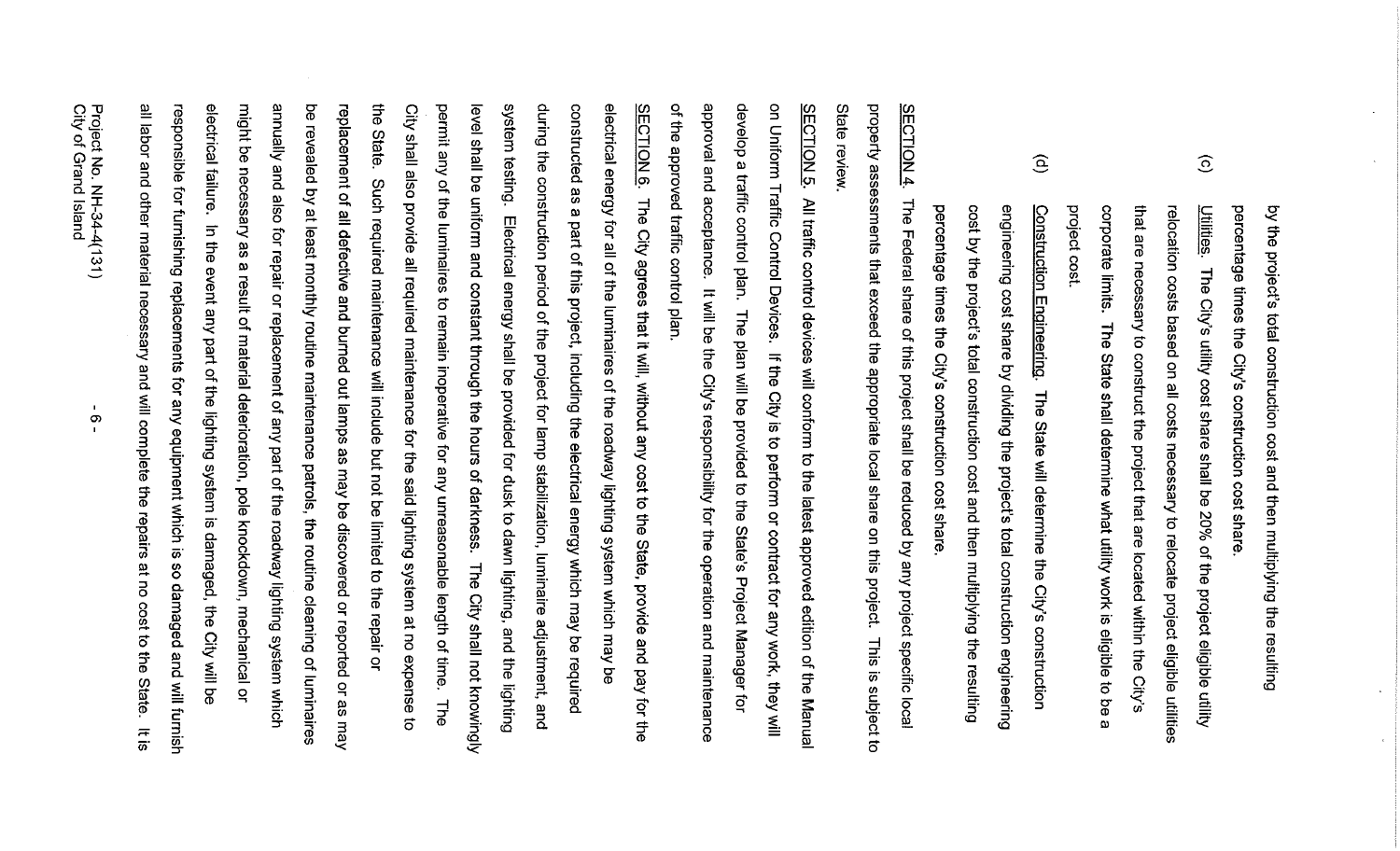the vicinity in which such roadway lighting will be constructed, for ingress and egress for the who may have put the City to the expense of having to repair the damaged lighting installation. purpose of operating and maintaining the said roadway lighting in accordance with this agreement. **SECTION 7.** further understood that the City shall be entitled to all damages collected from any wrongdoer The State hereby grants to the City a permit to use State highway right of way in

to use extreme caution when working in the State right of way and not block or encroach upon any traffic lane without first providing appropriate traffic control to direct traffic prescribed in the latest approved edition of the Manual of Uniform Traffic Control Devices and SECTION 8. The City further agrees to comply with all traffic safety regulations, including those

will be on file in the office of the Department of Roads, Lincoin, Nebraska SECTION 9. It is hereby agreed that plans and specifications for the above mentioned project

owned by the City and are located within the corporate limits the aforesaid project, of all pipe lines, poles or other underground or overhead services not way, or correction or alteration in the public right of way, as necessary for the construction of SECTION 10. The City and State will fully cooperate to cause the removal from public right of

**SECTION 11** The State hereby agrees:

- $\mathbf{e}$ subject project To prepare and convey to the City, prior to construction, plans for the proposed
- $\widehat{\Xi}$ State lowest responsible bidder and that said contract shall be signed only by the improvement. The City agrees that the State will award the contract to the To advertise and conduct a letting and receive bids on the contemplated
- $\widehat{c}$ shown in the plans To supervise and cause completion of the construction of the improvement as
- $\widehat{e}$ aforesaid project, not specifically assumed by the City. To acquire all additional right of way and do all things, in pursuance of the
- $\widehat{\mathbf{C}}$ utility facilities as provided in Section 2(c). To reimburse the City for the nonbetterment rehabilitation of municipally owned
- $\bigoplus$ to the City, except as provided in Section 2(c). To construct that portion of the project located outside the City limits without cost

scheduling of the construction for this project **SECTION 12** The parties hereto agree that the State shall make sole determination as  $\vec{c}$ 당.<br>이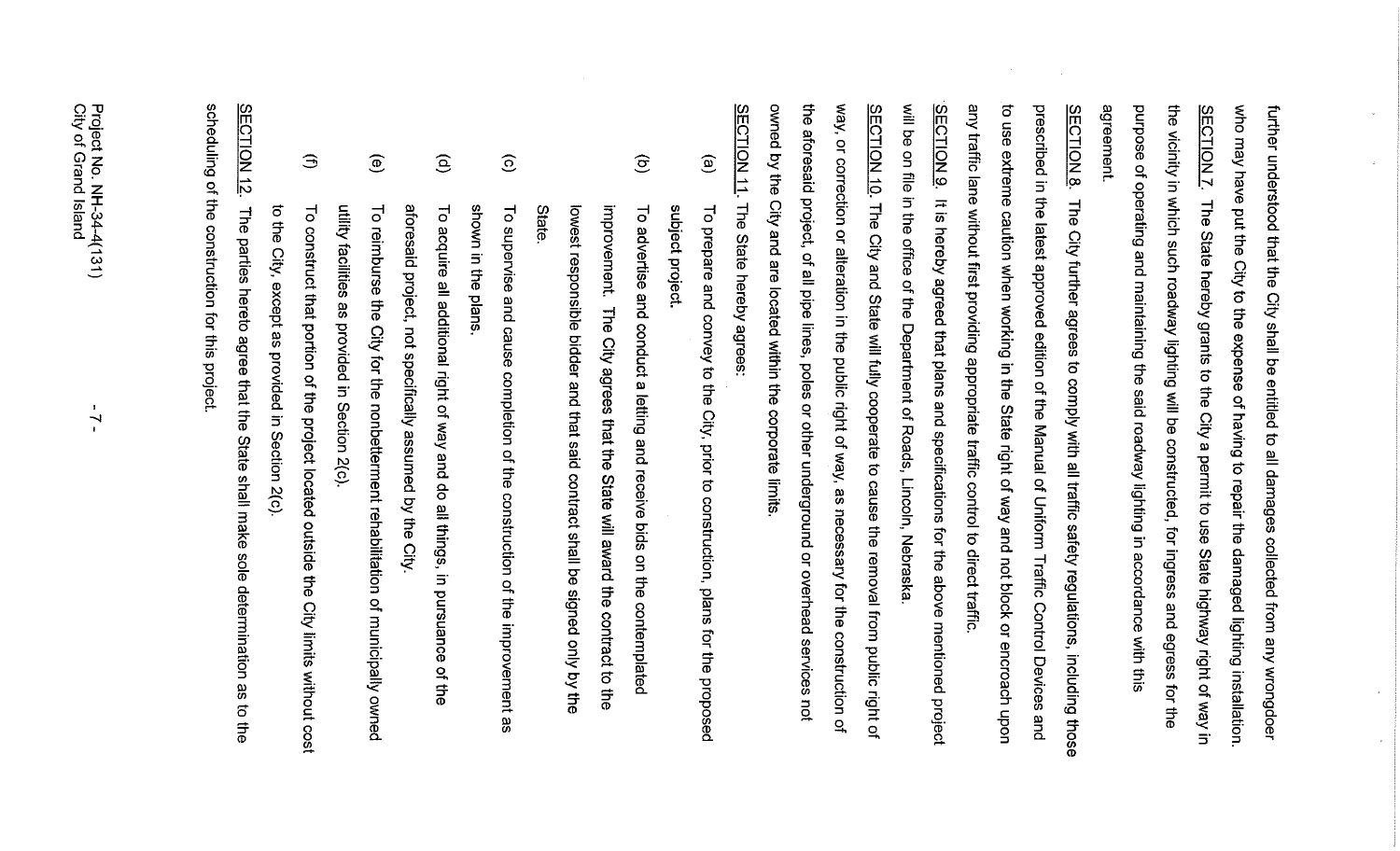| executed by their proper officials thereunto duly authorized as of the dates below indicated.<br>IN WITNESS WHEREOF, the parties hereto have caused these presents to be |
|--------------------------------------------------------------------------------------------------------------------------------------------------------------------------|
| day of<br>5008                                                                                                                                                           |
| CITY OF GRAND ISLAND                                                                                                                                                     |
| jo vab.<br>Mayor<br>2009.                                                                                                                                                |
| STATE OF NEBRASKA<br>DEPARTMENT OF ROADS<br>James J. Knott, P.E.                                                                                                         |
| Roadway Design Engineer                                                                                                                                                  |
| $\sim$                                                                                                                                                                   |
|                                                                                                                                                                          |
|                                                                                                                                                                          |
|                                                                                                                                                                          |
|                                                                                                                                                                          |

 $\sim 10^6$ 

 $\hat{\mathcal{A}}$ 

 $\hat{\mathbf{z}}$ 

 $\sim$ 

 $\sim$ 

 $\epsilon$ 

 $\sim 10$ 

Project No. NH-34-4(131)<br>City of Grand Island

 $\frac{1}{8}$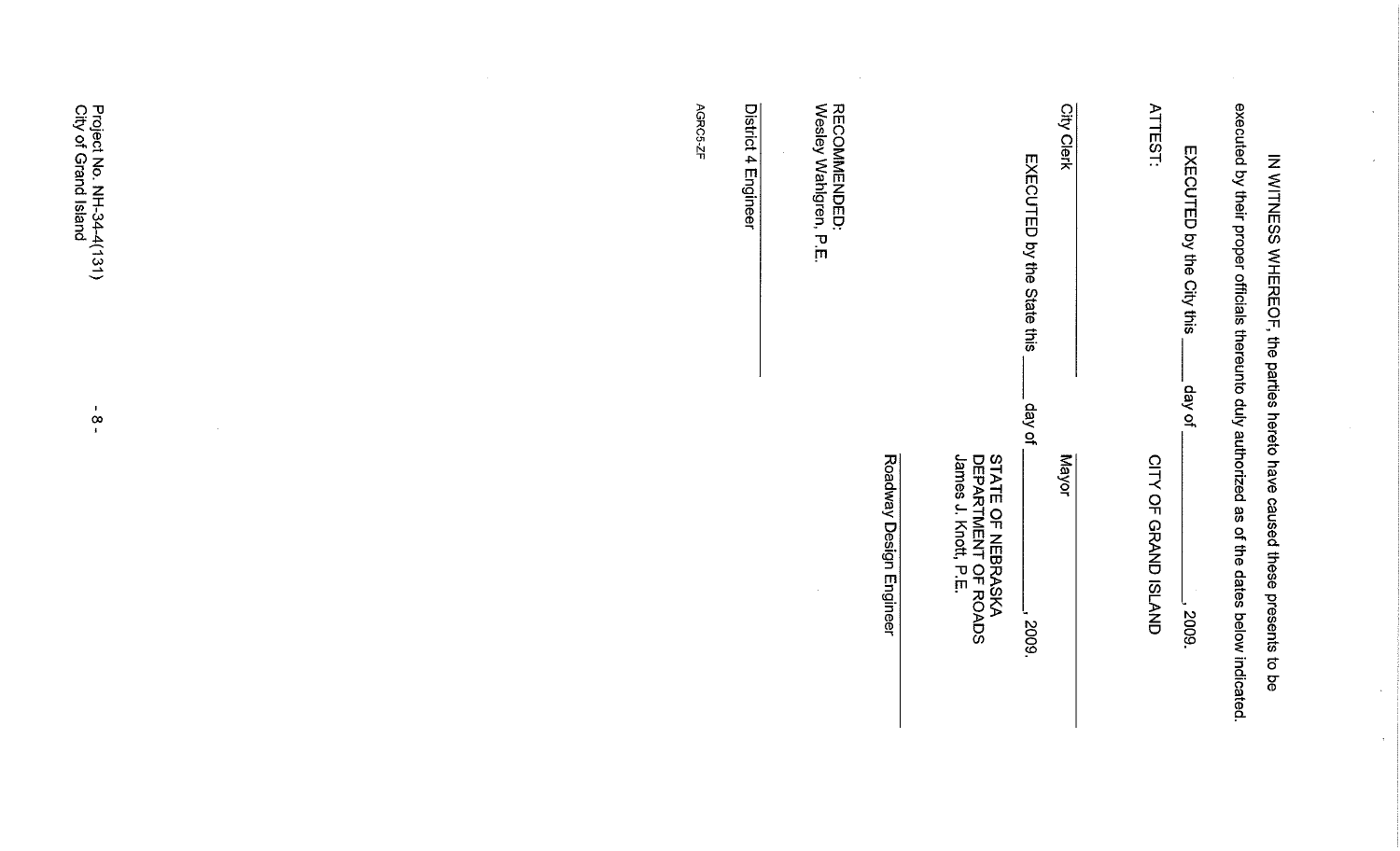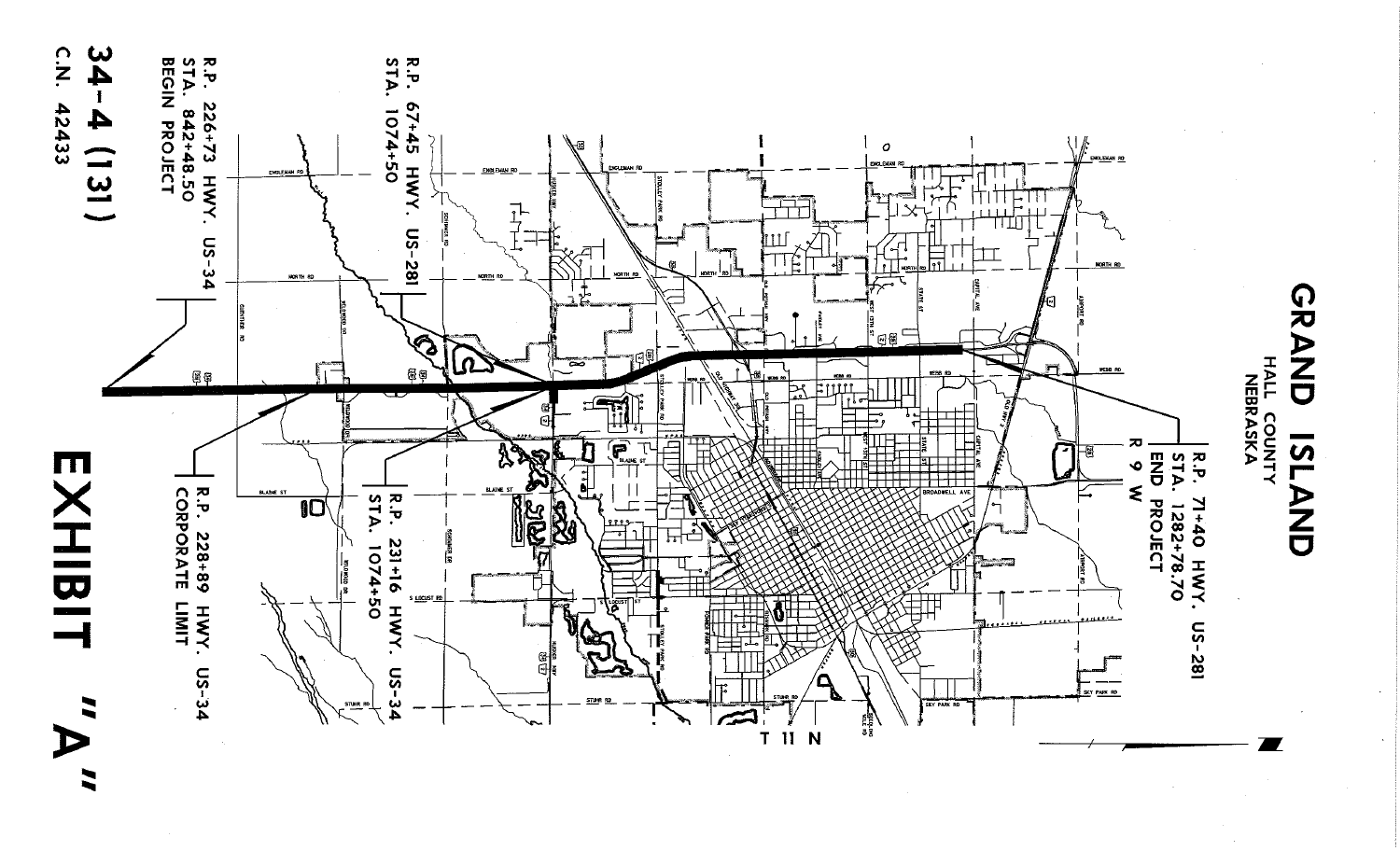| T<br>i<br>Lihat          |
|--------------------------|
|                          |
| Ū<br>٣                   |
| $\overline{\phantom{0}}$ |
|                          |
| ſ                        |

C.N. 34 42433  $\blacktriangle$  $(151)$ 



**GRAND 7ST** とこの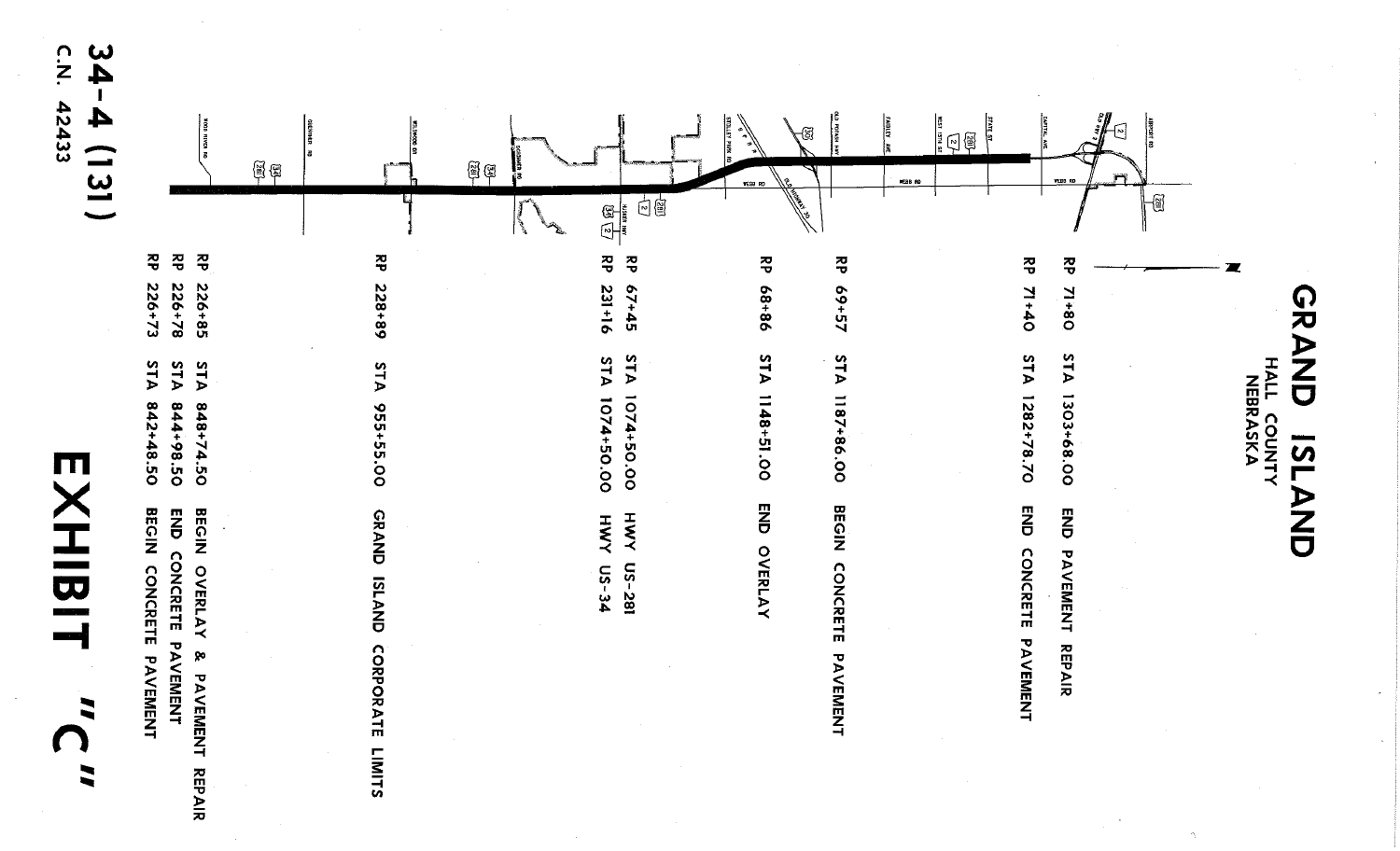# NONDISCRIMINATION CLAUSES

in interest (hereinafter referred to as the "contractor"), agrees as follows During the performance of this contract, the contractor, for itself, its assignees and successors

- $\widehat{\Xi}$ Department of Transportation relative to nondiscrimination in federally assisted<br>programs of the Department of Transportation (Title 49, Code of Federal Regulations,<br>Parts 21 and 27, hereinafter referred to as the Regulati incorporated by reference and made a part of this contract Compliance with Regulations: The Contractor will comply with the Regulations of the
- $\widetilde{\mathcal{S}}$ contractor will not participate either directly or indirectly in the discrimination prohibited<br>by Section 21.5 of the Regulations, including employment practices when the contract<br>covers a program set forth in Appendix "A subcontractors, including procurements of materials and leases of equipment. disability, race, color, sex, religion or national origin in the selection and retention o and prior to completion of the contract work, will not discriminate on the basis of Nondiscrimination: The contractor, with regard to the work performed by it after award au<br>a
- $\widehat{\omega}$ the contractor's obligations under this contract and the Regulations relative to<br>nondiscrimination on the basis of disability, race, color, sex, religion or national origin. equipment. work to be performed under a subcontract, including procurements of materials or all solicitations either by competitive bidding or negotiation made by the contractor for Solicitations for Subcontracts, Including Procurements of Materials and Equipment: In each potential subcontractor or supplier shall be notified by the contractor of
- $\widehat{\mathbf{f}}$ possession of another who fails or refuses to furnish this information, the contractor<br>shall so certify to the State Highway Department, or the Federal Highway Administration<br>as appropriate, and shall set forth what effort instructions. Administration to be pertinent to ascertain compliance with such Regulations, orders and may be determined by the State Highway Department or the Federal Highway access to its books, records, by the Regulations, or orders and instructions issued pursuant thereto, and will permit <u>Information</u> and Reports: Where any information required of a contractor is in the exclusive The contractor will provide all information and reports required accounts, other sources of information, and its facilities as
- $\widehat{\mathcal{Q}}$ determine to be appropriate, including but not limited to, nondiscrimination provisions of this contract, the State Highway Department shall<br>impose such contract sanctions as it or the Federal Highway Administration may Sanctions for Noncompliance: In the event of the contractor's noncompliance with the
- $\widehat{e}$ withholding of payments to the contractor under the contract until the contractor<br>complies, and/or complies,
- $\widehat{\Xi}$ cancellation, termination or suspension of the contract, in whole or in part
- $\widehat{\odot}$ uncurun, ure contractor may request the State to enter into such litigation to protect the interests of the State, and in addition, the contractor may request the United States to procurement as the State Highway Department or the Federal Highway Administration<br>may direct as a means of enforcing such provisions including sanctions for<br>noncompliance: Provided, however, that, in the event a contractor enter into such litigation to protect the interests of the United States or is threatened with, litigation with a subcontractor or supplier as a result of such thereto. The contractor will take such action with respect to any subcontract or equipment, unless exempt by the Regulations, order, or instructions issued pursuant through (6) in every subcontract, including procurements of materials and leases of Incorporation of Provisions: The contractor will include the provisions of paragraph (1)

# EXHIBIT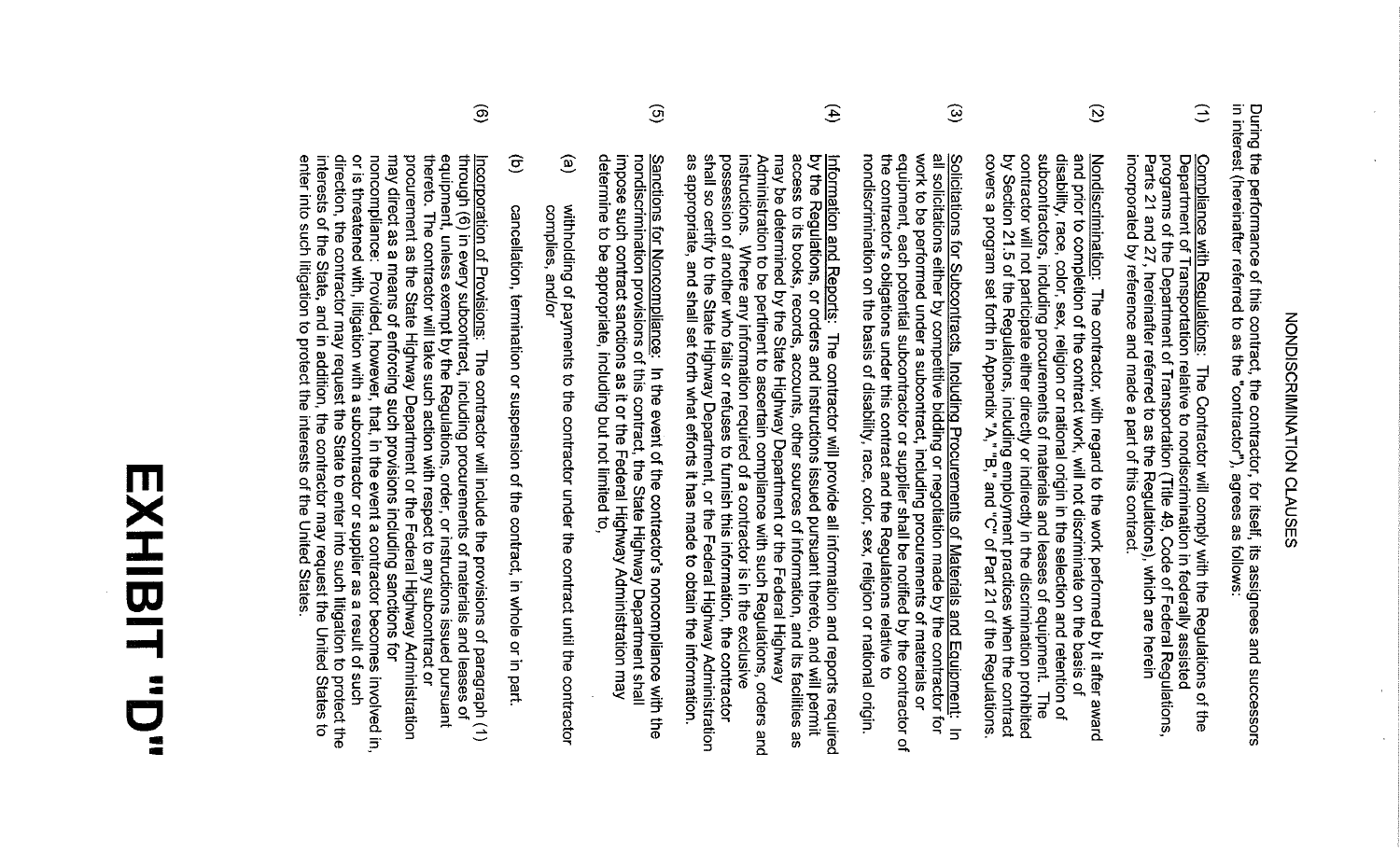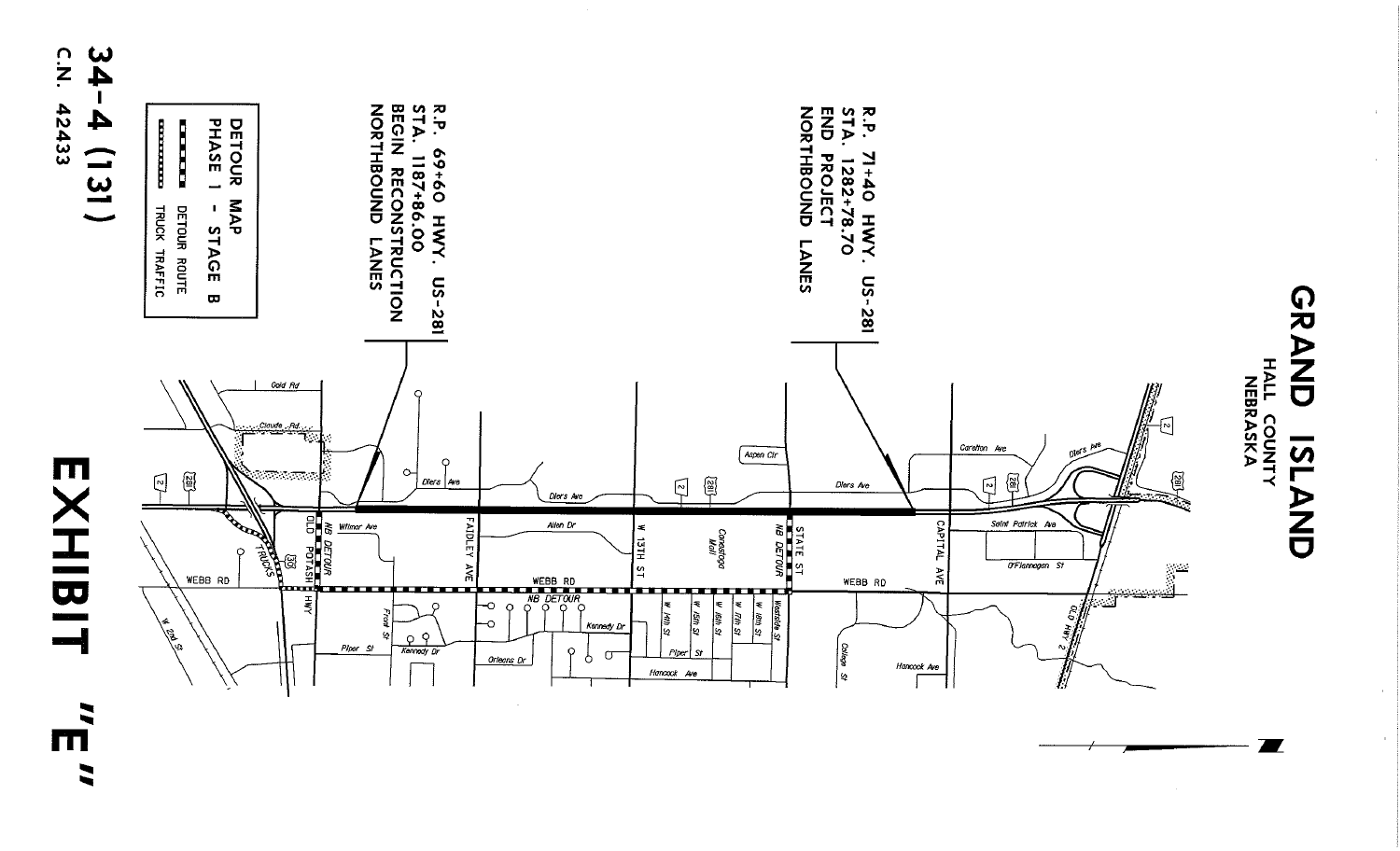

П I

 $\blacksquare$